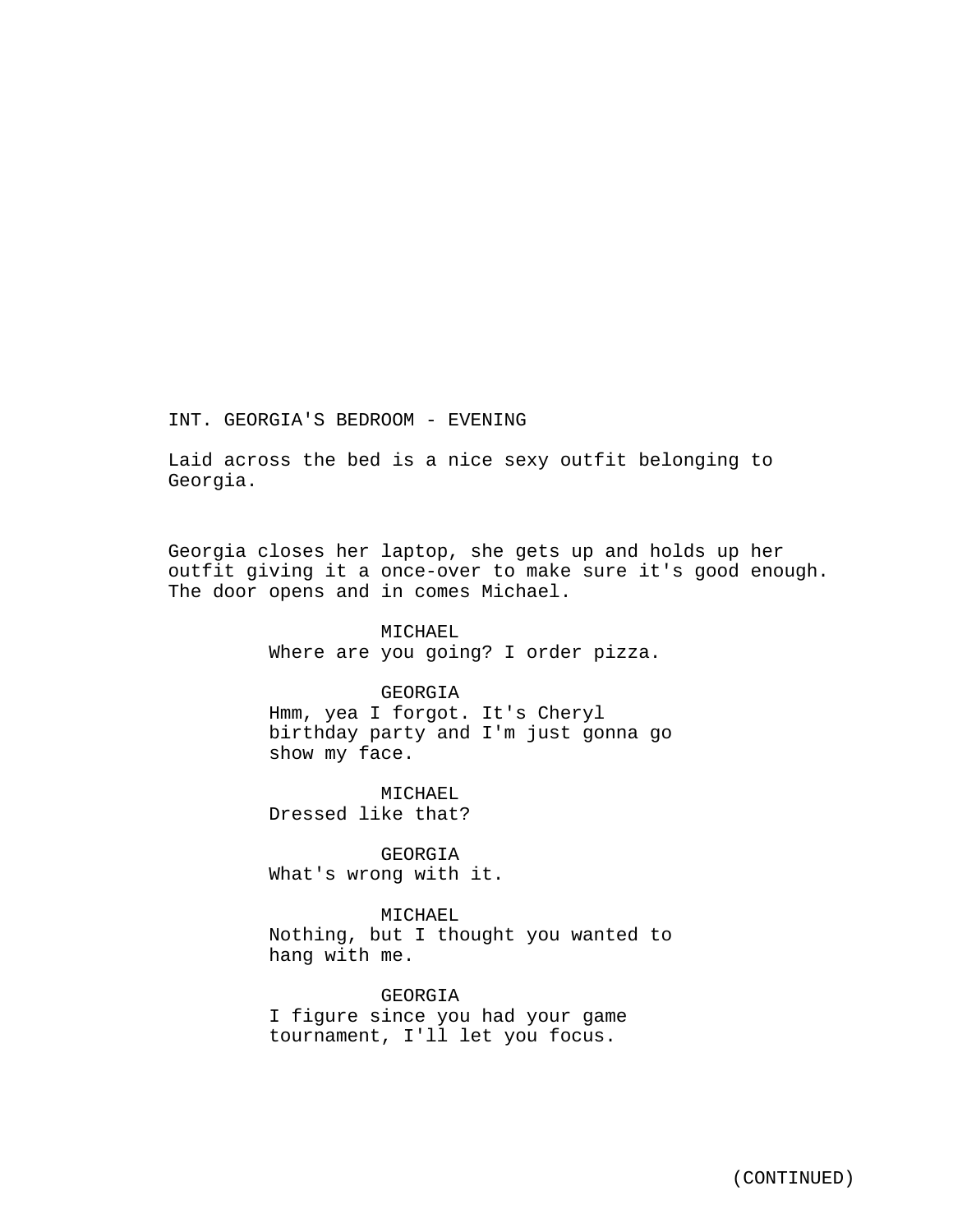CONTINUED:

#### MICHAEL

But I want you here with me, help cheer me on.

GEORGIA You don't need a cheerleader, Michael.

#### MICHAEL

So what time are you coming back?

## GEORGIA

I don't know.

#### MICHAEL

I really don't like this. Just stay in with me.

#### GEORGIA

I can't I already told her I was coming.

MICHAEL So, she'll understand.

GEORGIA I can't do that to my friend,

## MICHAEL

She'll understand.

#### GEORGIA

And do your gaming buddies understand if you miss a target?

MICHAEL It's not the same.

GEORGIA Exactly. Look let me get dressed.

## MICHAEL

So you're really doing this?

# GEORGIA

Doing what? I'm going to celebrate with my friend on her birthday, which is the same day as our anniversary. But you decided to play games. So let me get dressed.